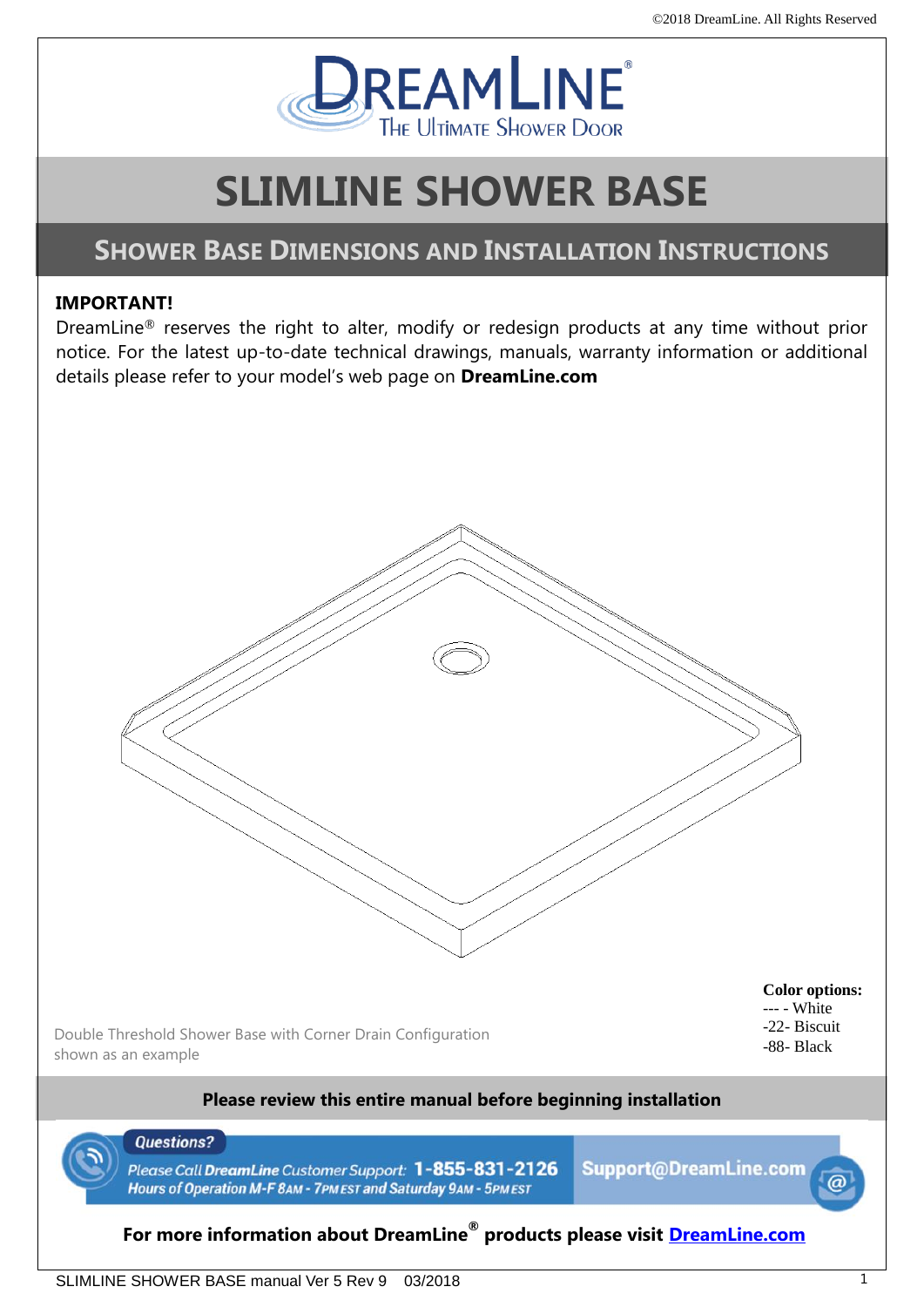# **Preparation**

- 1. Prior to installation, examine all boxes and packages for shipping damage and compare the piece count with your packing slip. After opening all boxes and packages read this introduction carefully. Check that all of the needed parts are included in the package by checking off the components on the "Detailed Diagram of Shower Door Components". If the unit has been damaged, has a finishing defect, or has missing parts, please contact our customer support department within **3 business days** of the delivery date. Please note that **DreamLine® will not replace any damaged products or missing parts free of charge after 3 business days or if the product has been installed.** Please contact DreamLine® if you have any questions and please provide an order number, job name or other proof of purchase to help identify the original order.
- 2. Install all of the required plumbing and drainage before installing the shower base. **Use a competent and licensed (if required by local code) plumber for all plumbing installation.**
- 3. **Shower bases must be installed by a licensed plumber. Please note that you should consult your local building codes with questions on installation compliance standards. Building and plumbing codes may vary by location and DreamLine**® **is not responsible for code compliance standards for your project.**
- 4. Make sure that prior to the installation the installation surface is leveled and solid and will be able to support the total weight of the unit. Also make sure the walls are at right angles. While some adjustment in leveling of the tray is possible, irregular installation surface level or improper angle of side walls will result in serious problems for your installation. Please note that some adjustments may be necessary during the installation process.
- 5. **Center drain configurations are centered on the width only. See technical drawing tables for drain locations.**
- 6. **Drain not included with this product.** The drain opening is 3-3/8" in diameter and **accepts a standard 2" compression fitted drain.**

# **IMPORTANT NOTE:**

**Dimensions provided are for reference only. Measure the actual shower tray before installation. This includes overall dimensions and drain location. Allowed tolerance for center of the drain is +/-1/2".**

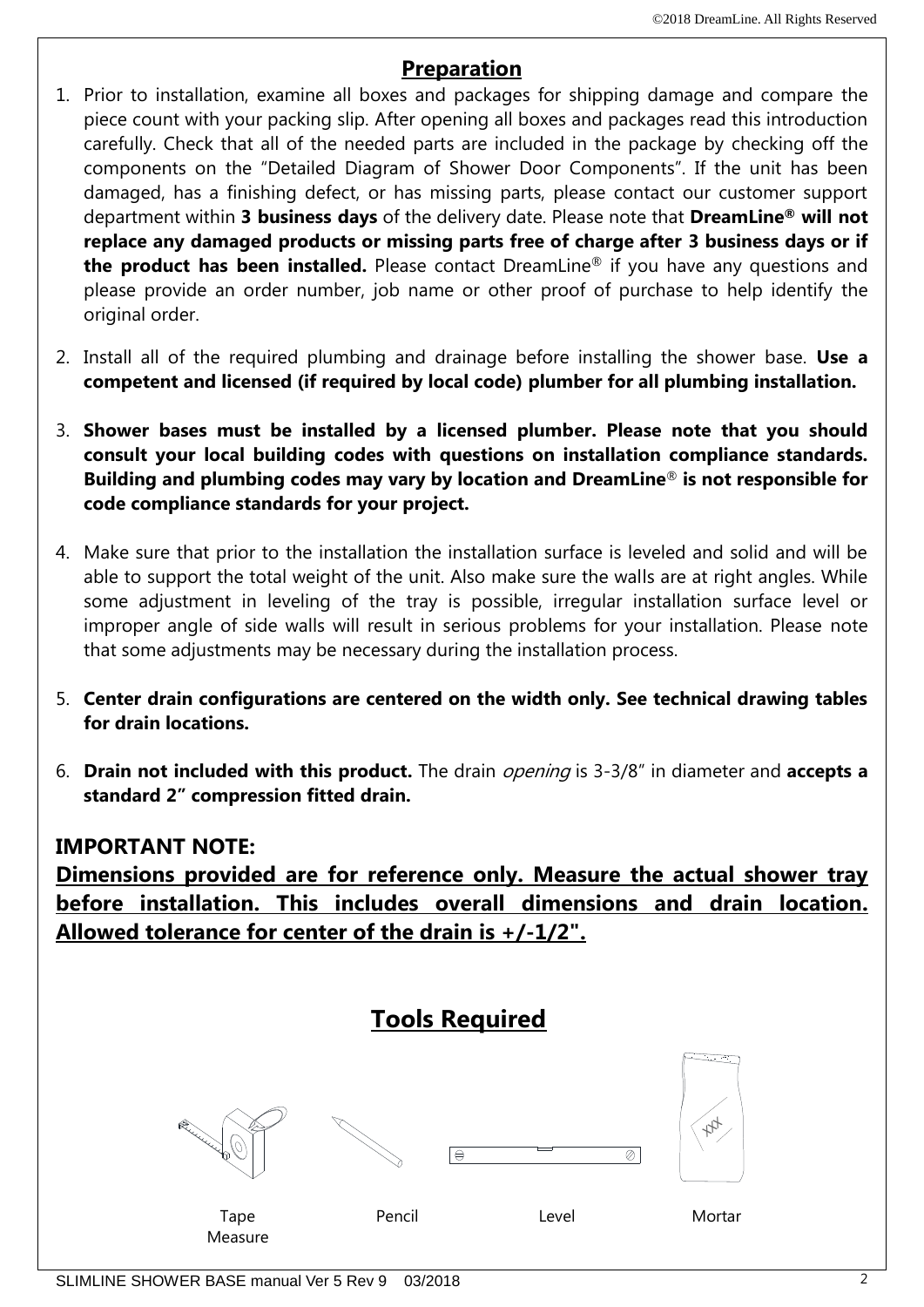

When constructing or installing a shower base, consider how the thickness of the wall treatment (wallboard, tile, etc.) will affect the finished opening size for the shower door.

Compare the overall dimensions of the shower door model with the finished opening size before proceeding with the installation.

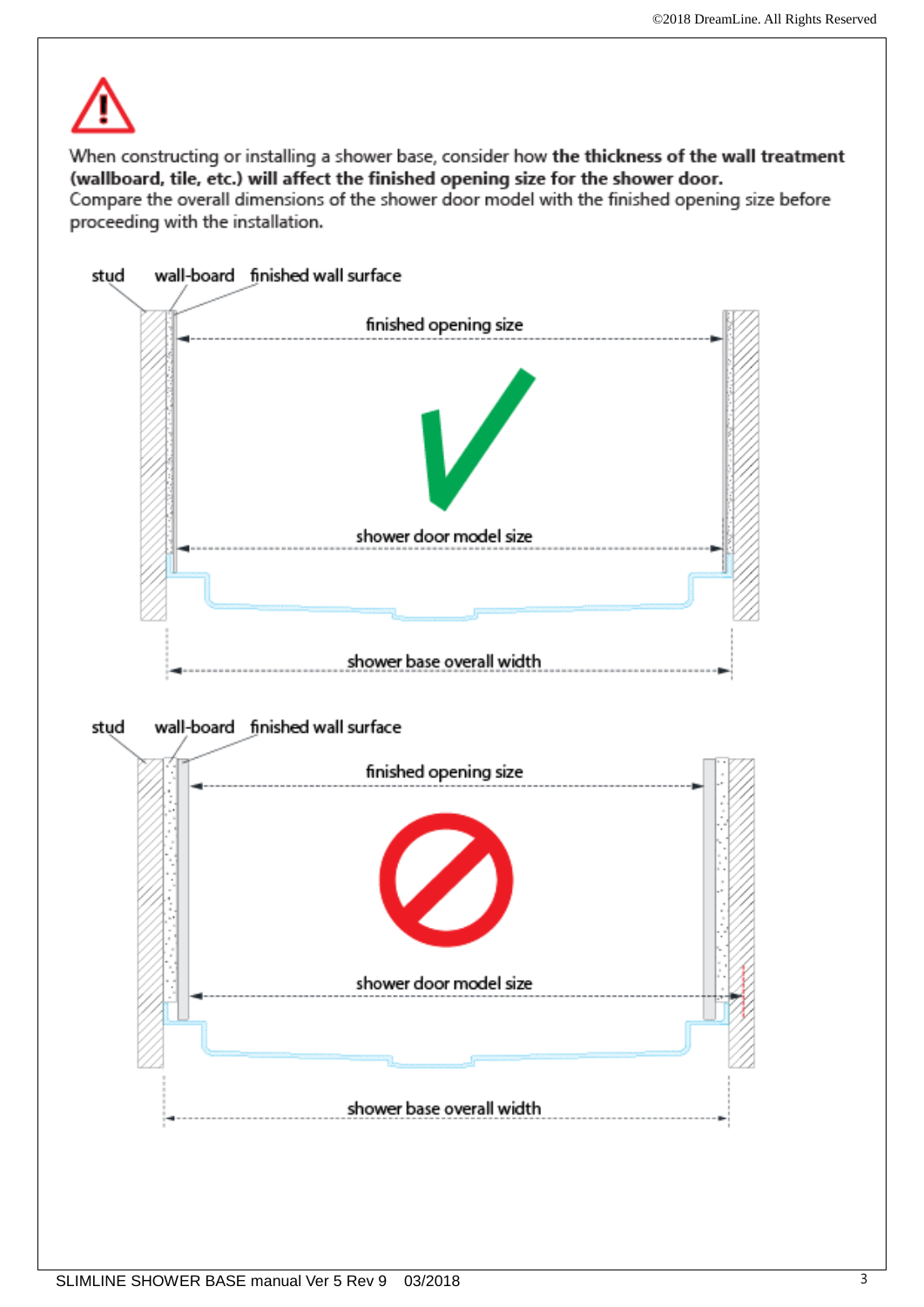

When constructing or installing a shower base, consider how the thickness of the wall treatment (wallboard, tile, etc.) will affect where the shower enclosure will sit on the threshold. Compare the overall outside dimensions of the shower enclosure model size with the finished threshold before proceeding with the installation.

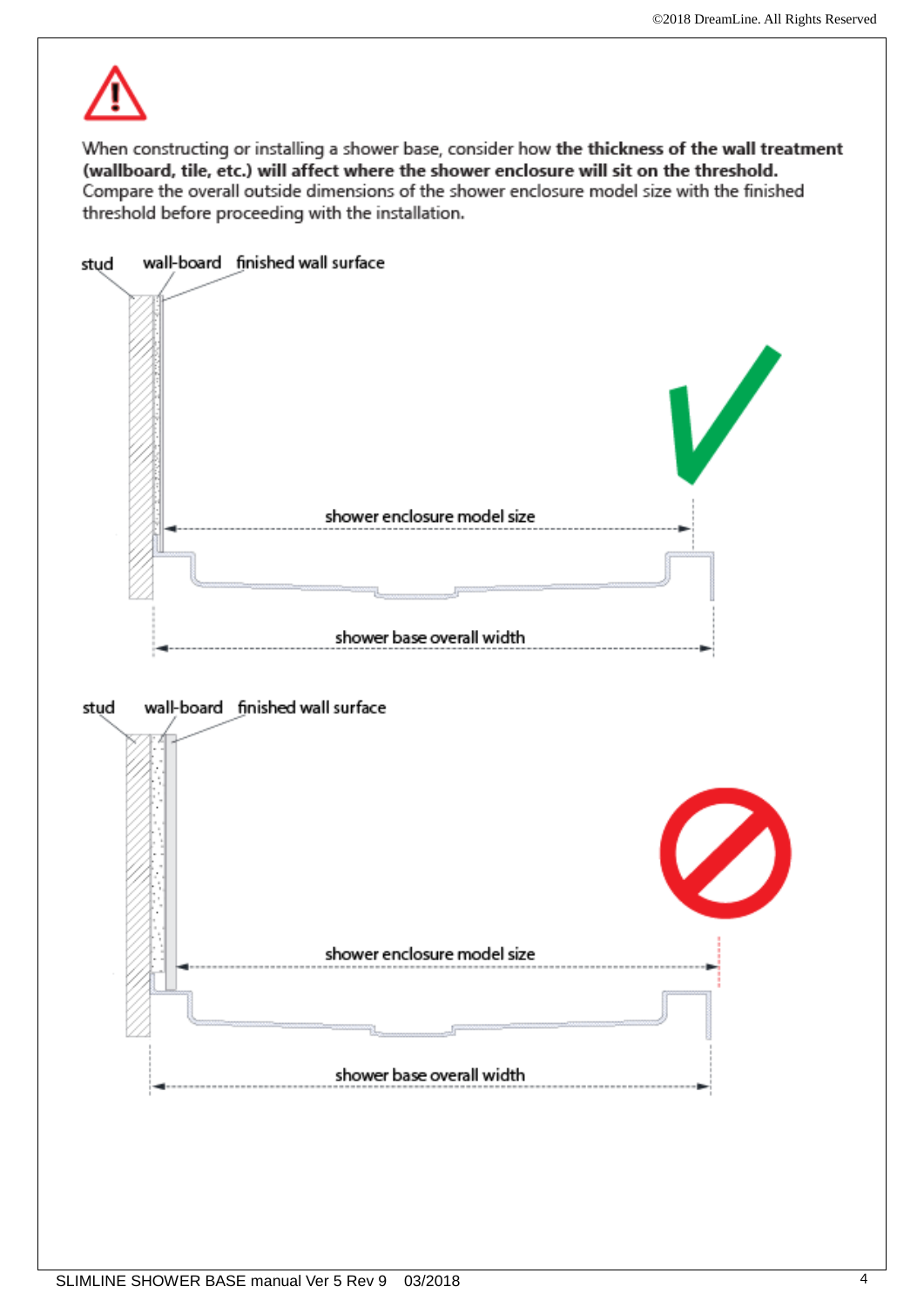

| DLI IITILTILU | ᅕᆮᆺᅕ               | −™  | −∼   | ∠∪  | ᅀᆂ   |
|---------------|--------------------|-----|------|-----|------|
| DLT-1132480   | $32" \times 48"$   | 32" | 48"  | 15" | 24"  |
| DLT-1134480   | 34" x 48"          | 34" | 48"  | 15" | 24'' |
| DLT-1136480   | $36'' \times 48''$ | 36" | 48"  | 15" | 24"  |
| DLT-1132540   | 32" x 54"          | 32" | 54'' | 15" | 27"  |
| DLT-1134540   | 34" x 54"          | 34" | 54'' | 15" | 27"  |
| DLT-1136540   | 36" x 54"          | 36" | 54'' | 15" | 27"  |
| DLT-1130600   | $30'' \times 60''$ | 30" | 60"  | 15" | 30"  |
| DLT-1132600   | $32" \times 60"$   | 32" | 60"  | 15" | 30"  |
| DLT-1134600   | $34'' \times 60''$ | 34" | 60"  | 15" | 30"  |
| DLT-1136600   | $36'' \times 60''$ | 36" | 60"  | 15" | 30"  |
|               |                    |     |      |     |      |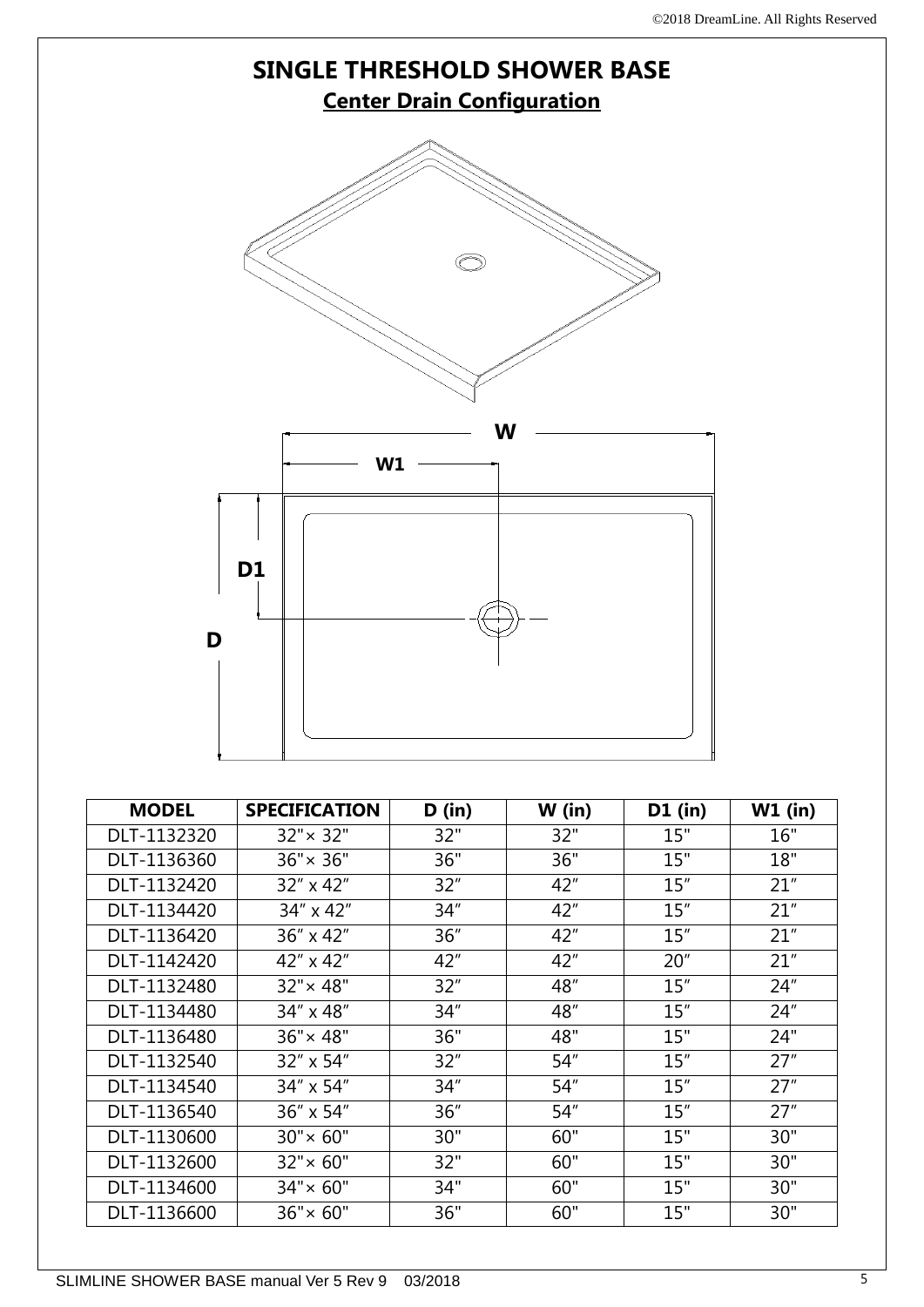# **SINGLE THRESHOLD SHOWER BASE Left-Hand Drain Configuration W D D1 W1**

| <b>MODEL</b> | <b>SPECIFICATION</b> | D (in) | $W$ (in) | $D1$ (in) | $W1$ (in) |
|--------------|----------------------|--------|----------|-----------|-----------|
| DLT-1130601  | $30" \times 60"$     | 30"    | 60"      | 15"       | 12"       |
| DLT-1132601  | $32" \times 60"$     | 32"    | 60"      | 15"       | 12"       |
| DLT-1134601  | $34" \times 60"$     | 34"    | 60"      | 17"       | 12"       |
| DLT-1136601  | $36" \times 60"$     | 36"    | 60"      | 18"       | 12"       |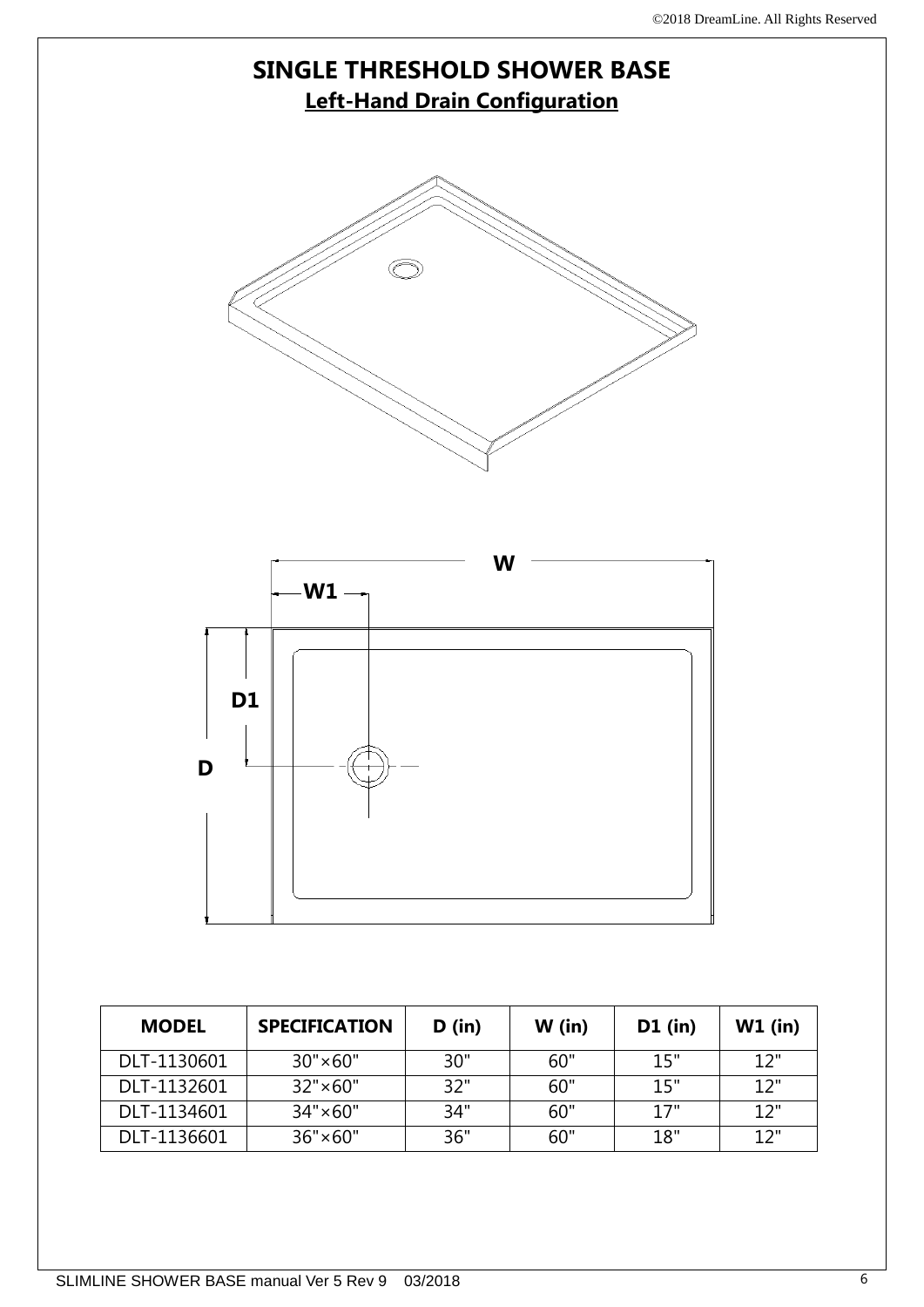**D**

# **SINGLE THRESHOLD SHOWER BASE Right-Hand Drain Configuration W1 W D1**

| <b>MODEL</b> | <b>SPECIFICATION</b> | D (in) | $W$ (in) | $D1$ (in) | $W1$ (in) |
|--------------|----------------------|--------|----------|-----------|-----------|
| DLT-1130602  | $30" \times 60"$     | 30"    | 60"      | 15"       | 12"       |
| DLT-1132602  | $32" \times 60"$     | 32"    | 60"      | 15"       | 12"       |
| DLT-1134602  | $34" \times 60"$     | 34"    | 60"      | 17"       | 12"       |
| DLT-1136602  | $36" \times 60"$     | 36"    | 60"      | 18"       | 12"       |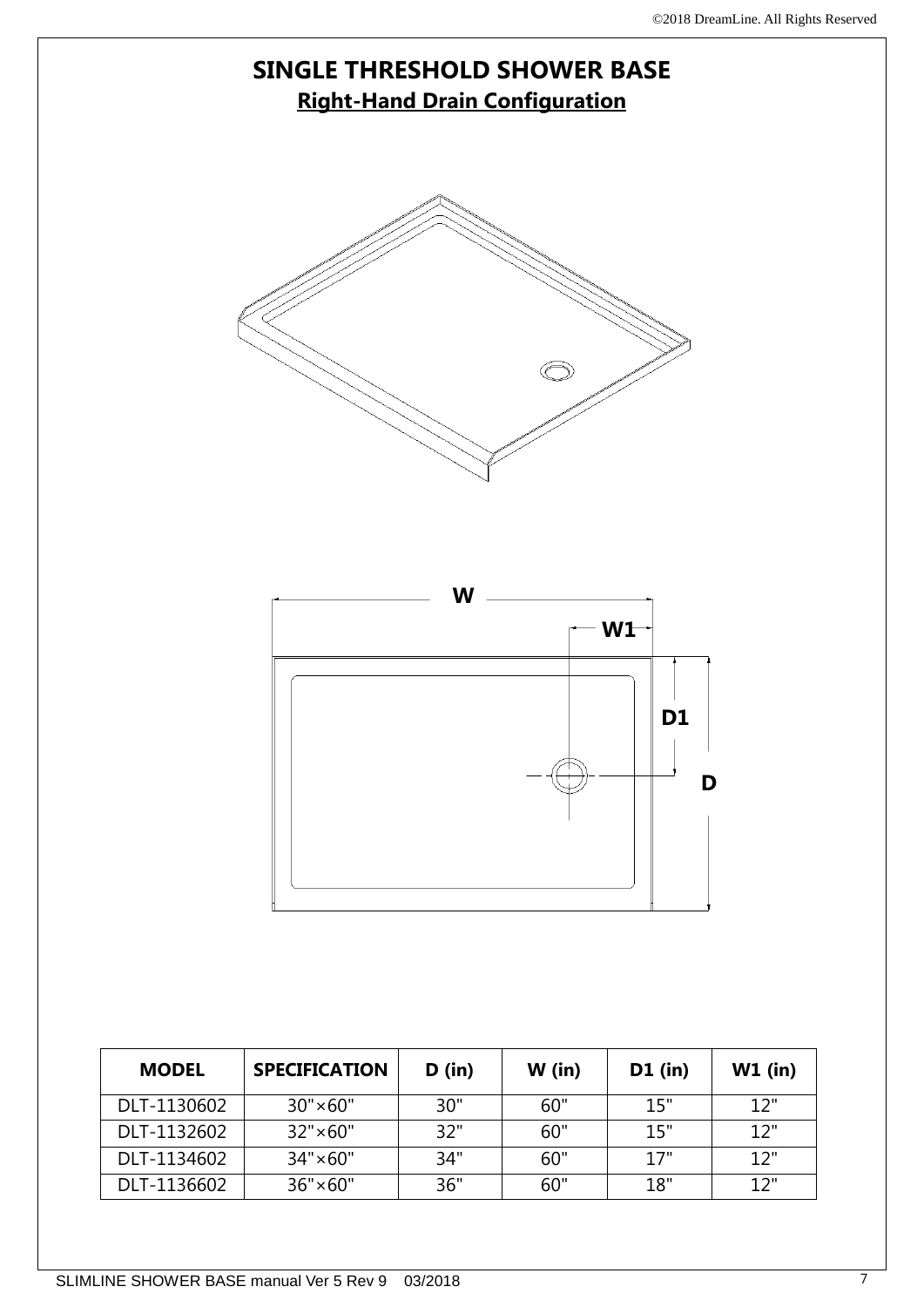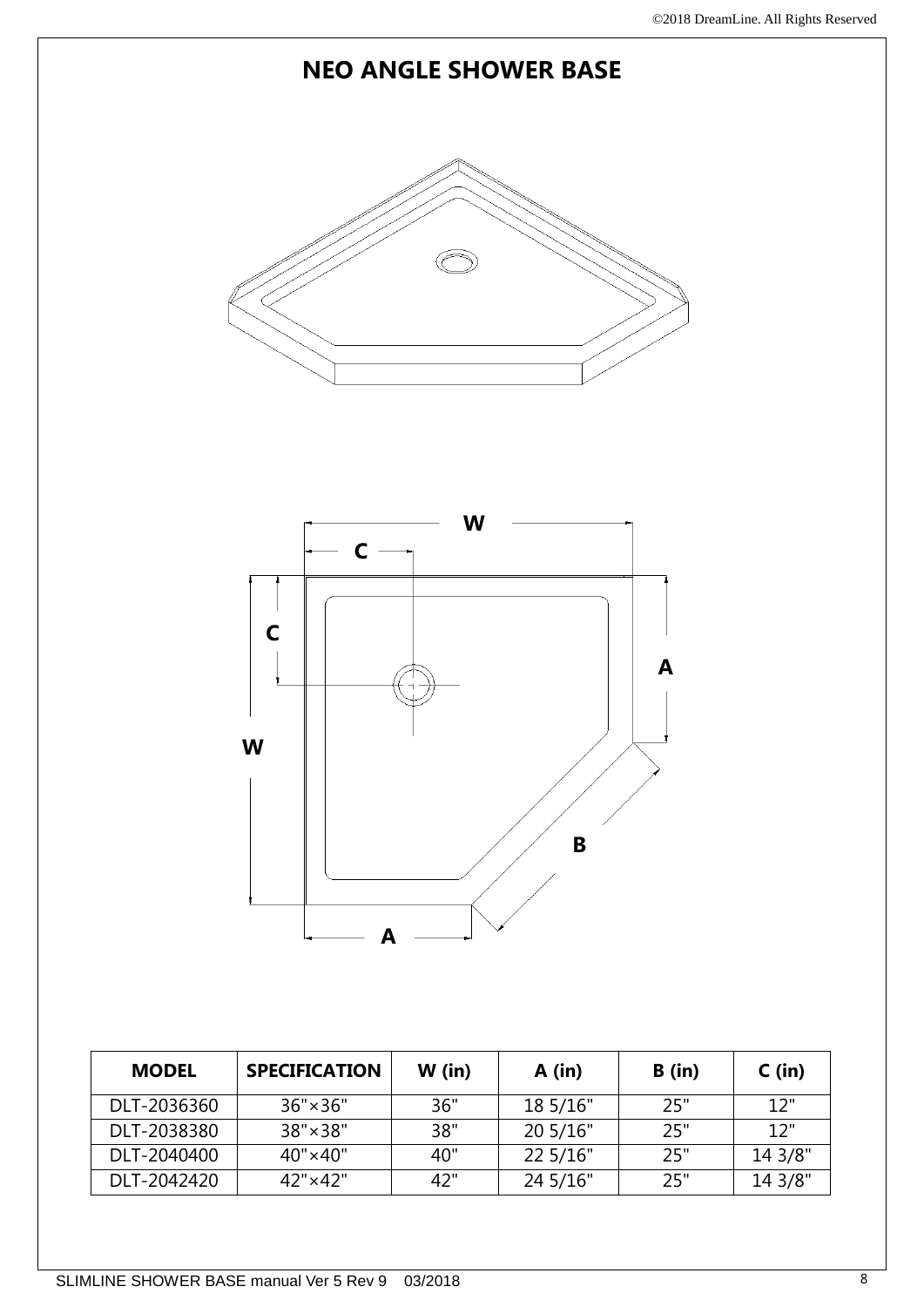# **QUARTER ROUND SHOWER BASE**



| <b>MODEL</b> | <b>SPECIFICATION</b> | $W$ (in) | $C$ (in) | $R$ (in) |
|--------------|----------------------|----------|----------|----------|
| DLT-7033330  | $33" \times 33"$     | 33"      | 12"      | 21 5/8"  |
| DLT-7036360  | $36" \times 36"$     | 36"      | 12"      | 21 5/8"  |
| DLT-7038380  | $38" \times 38"$     | 38"      | 12"      | 21 5/8"  |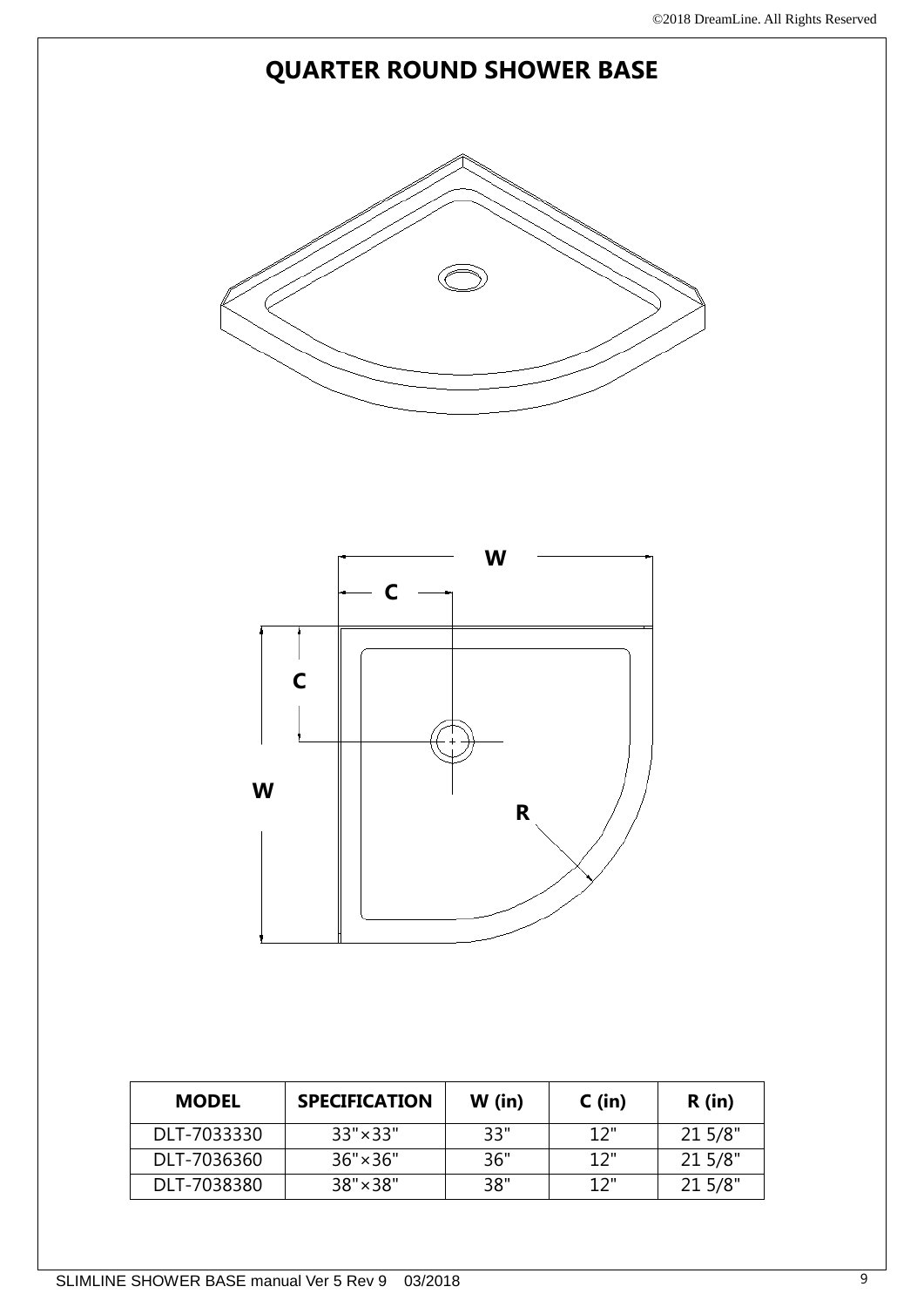

| <b>MODEL</b> | <b>SPECIFICATION</b> | $W$ (in) | $C$ (in) |
|--------------|----------------------|----------|----------|
| DLT-1032320  | $32" \times 32"$     | 32"      | 1つ"      |
| DLT-1036360  | $36" \times 36"$     | 36"      | 1つ"      |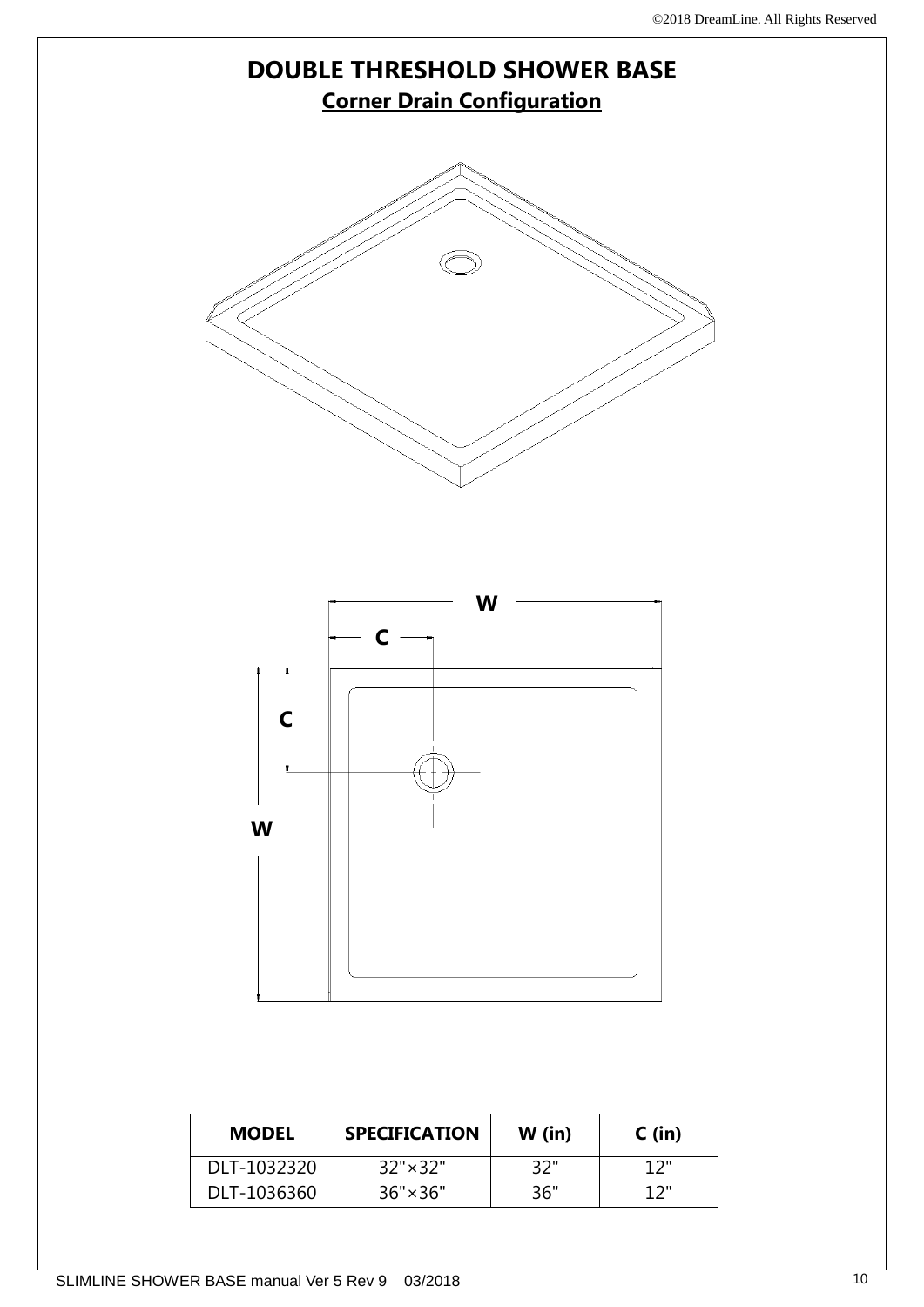

| <b>MODEL</b> | <b>SPECIFICATION</b> | D (in) | $W$ (in) | $D1$ (in) | $W1$ (in) |
|--------------|----------------------|--------|----------|-----------|-----------|
| DLT-1034481  | $34" \times 48"$     | 34"    | 48"      | 17"       | 12"       |
| DLT-1036481  | 36"×48"              | 36"    | 48"      | 18"       | 12"       |
| DLT-1036541  | $36" \times 54"$     | 36"    | 54"      | 18"       | 12"       |
| DLT-1036601  | $36" \times 60"$     | 36"    | 60"      | 18"       | 12"       |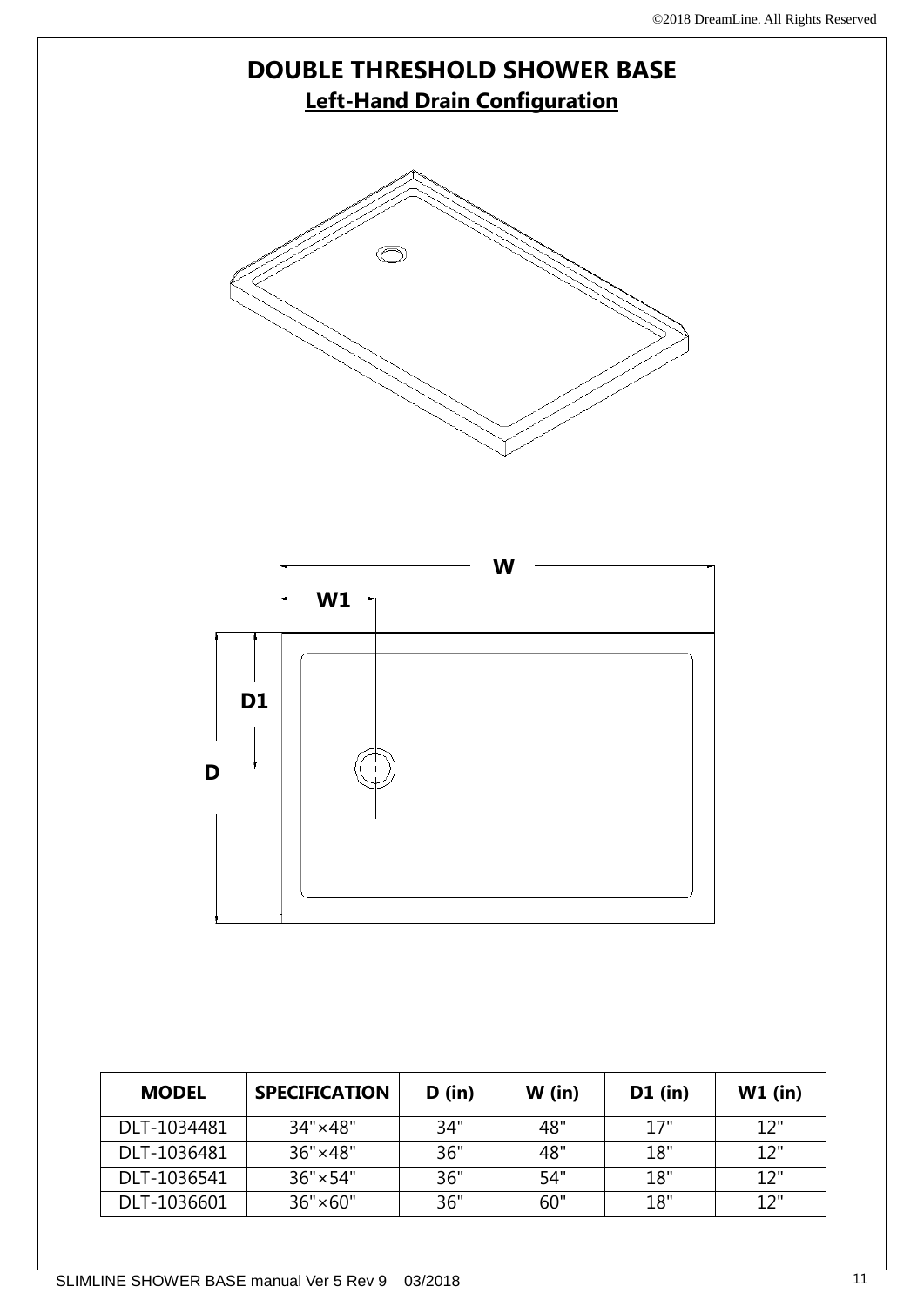| W | W1 |   |
|---|----|---|
|   |    |   |
|   | D1 |   |
|   |    |   |
|   |    | D |
|   |    |   |
|   |    |   |

**MODEL SPECIFICATION D** (in) **W** (in) **D1** (in) **W1** (in)

DLT-1034482 34"×48" 34" 48" 17" 12" DLT-1036482 36"×48" 36" 48" 18" 12" DLT-1036542 36"×54" 36" 54" 18" 12" DLT-1036602 36"×60" | 36" | 60" | 18" | 12"

# **DOUBLE THRESHOLD SHOWER BASE Right-Hand Drain Configuration**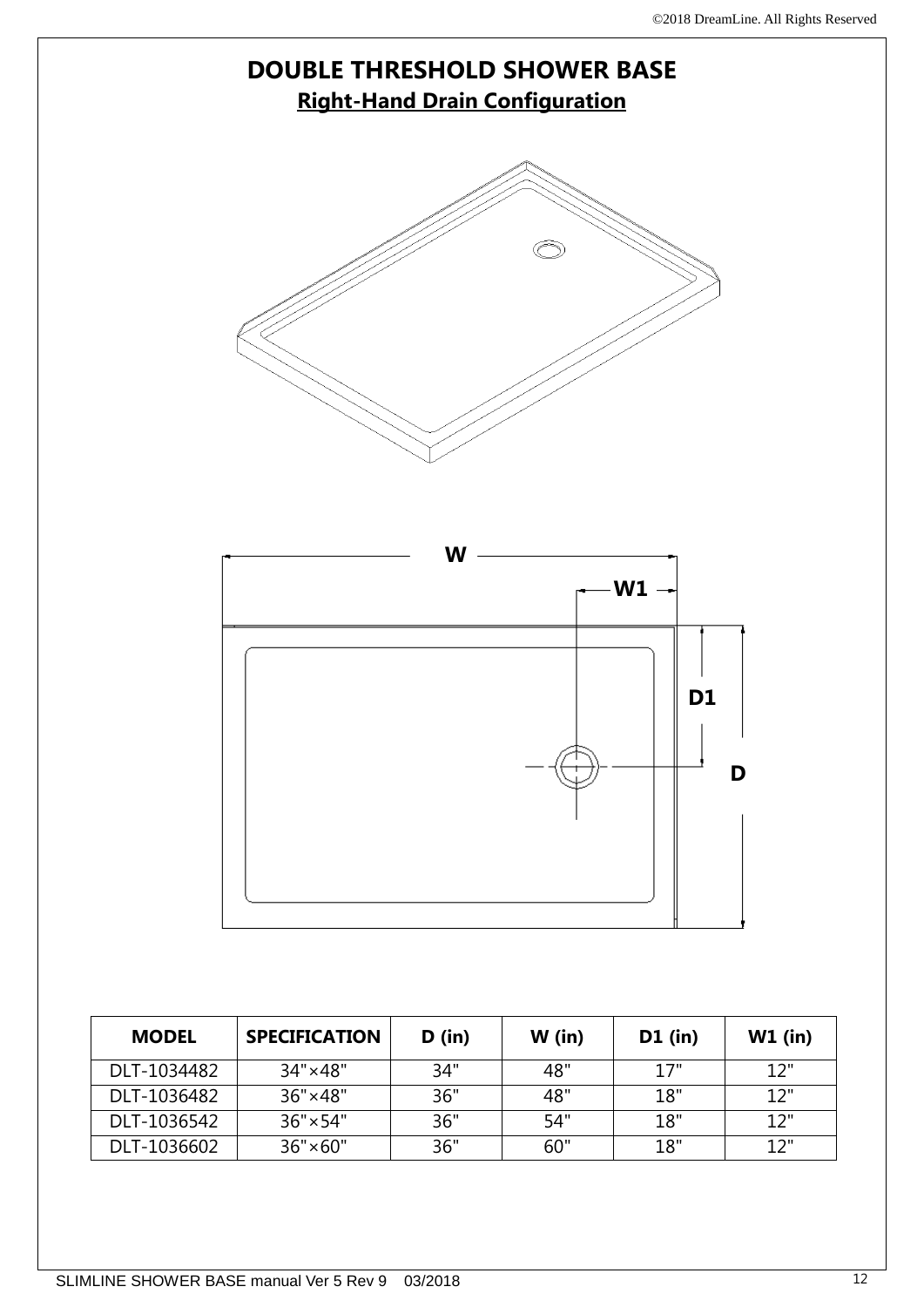# **Shower Base Cross Section Diagram**

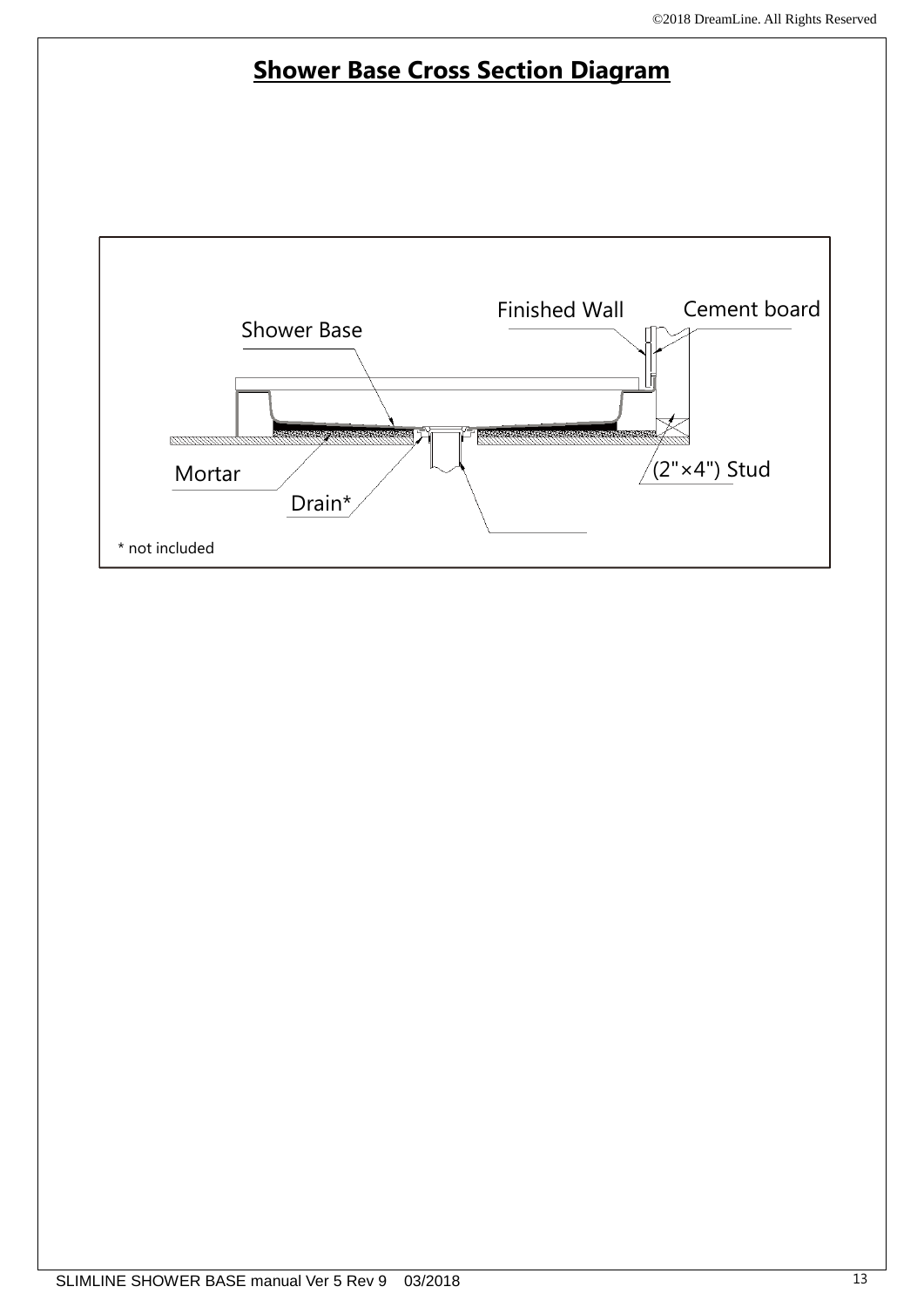# **Shower Base Installation - Preparation**

1. Ensure that the floor and the studs are at right angles. Provide a 5"×5" opening in the subfloor for the drain. The 2" PVC waste pipe should extend above the surface of the sub-floor according to the drain installation instructions and the height of the Shower base. Refer to the product drawings and tables in this installation manual for the drain location.

See Fig. 1 and Fig. 2 for details.



Fig. 1

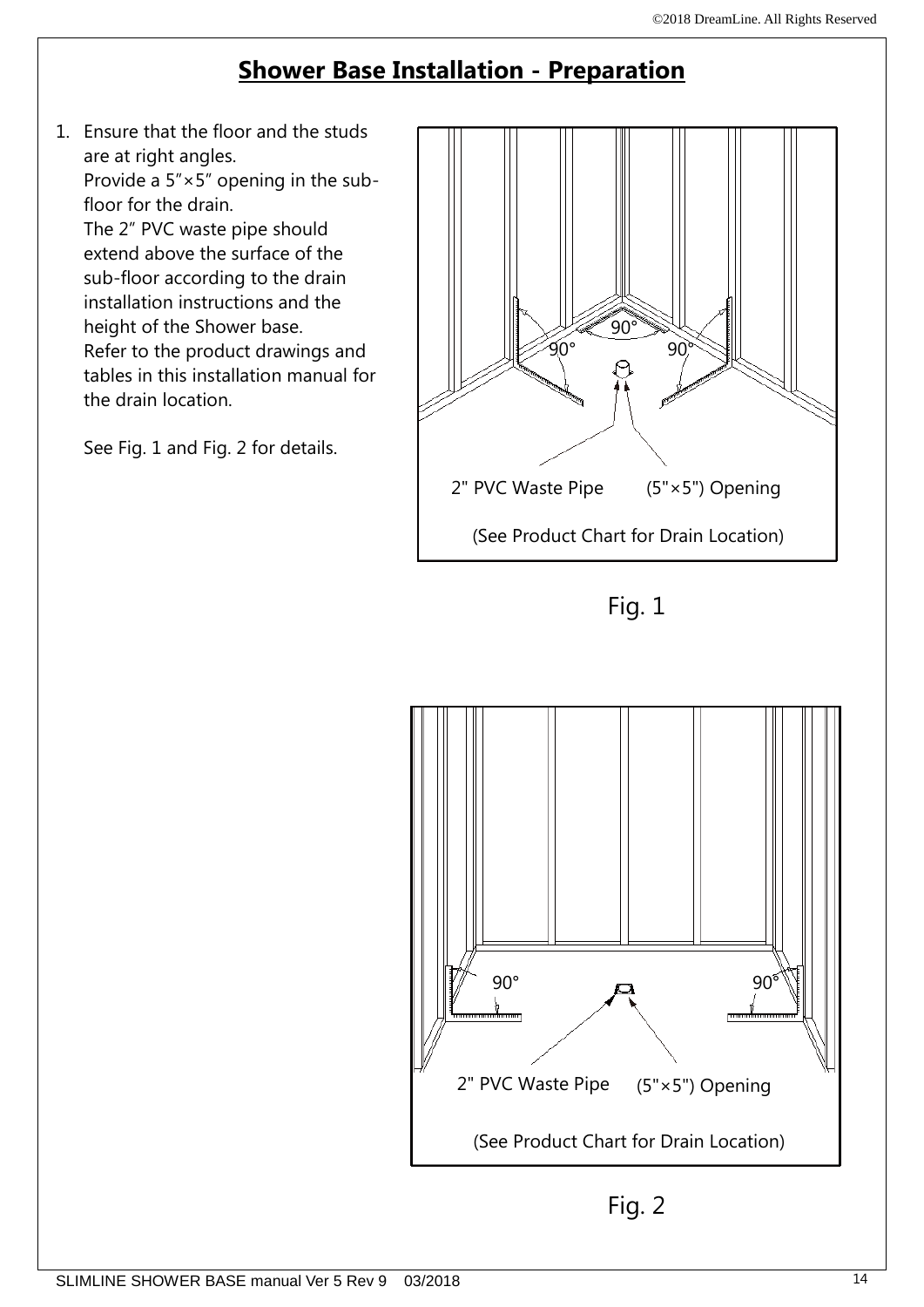

Fig. 3

3. Place the tray into the designated position so that the Drain cutout drops around the Drain Pipe and butt the Shower Base up against the studs.

See Fig. 4 for details.



Lower the base over the drain pipe and set it into place against the studs.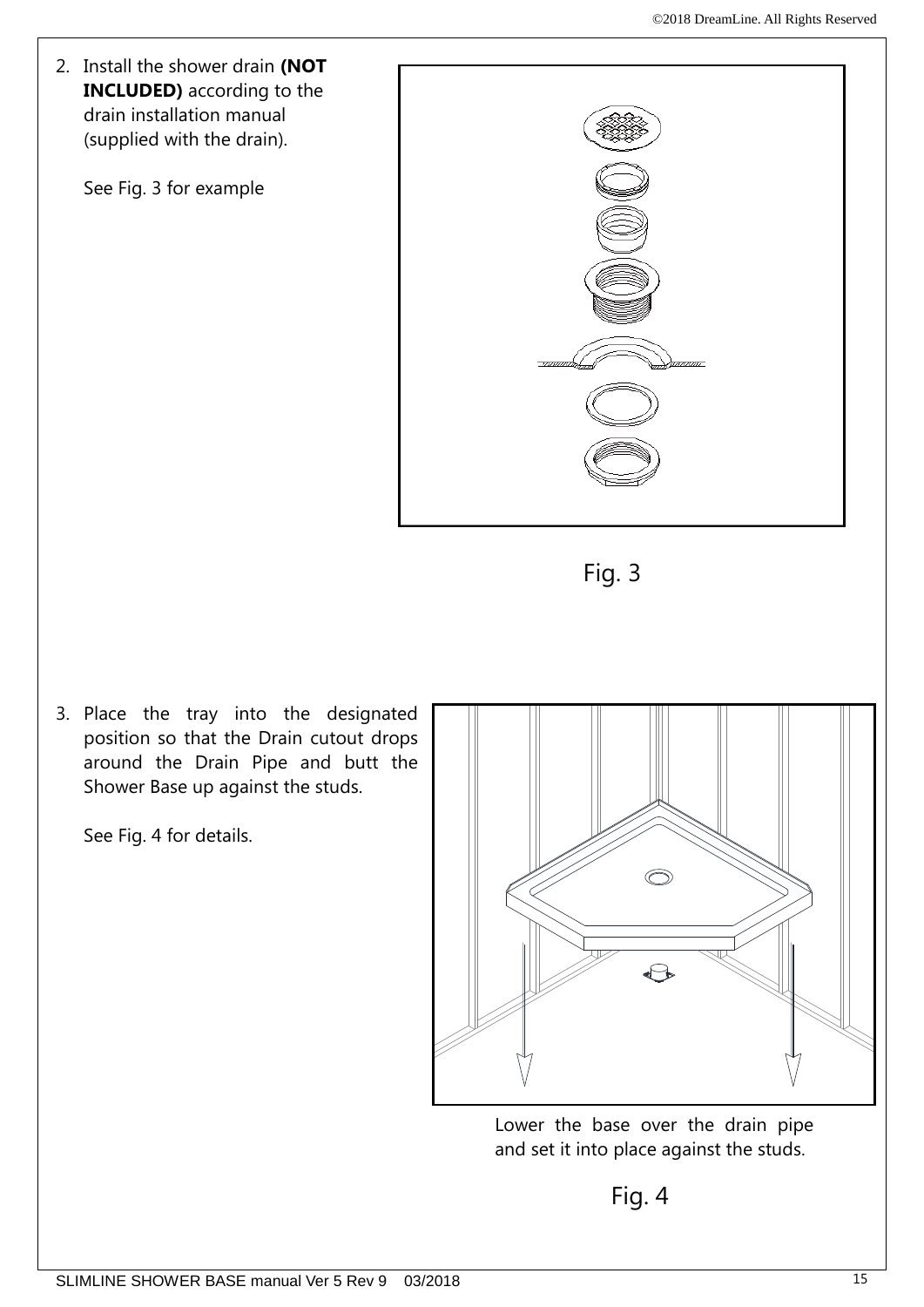4. Level the tray and place marks on the studs above the upper edge of the tile flange.

See Fig. 5 for details.





5. Mix the bedding material (Mortar, cement-sand mix, etc.) **Concrete or plaster is not recommended**. Apply enough bedding material to support the entire bottom of the shower base. This will add additional stability and prevent the base from shifting position.

See Fig. 6 for details.



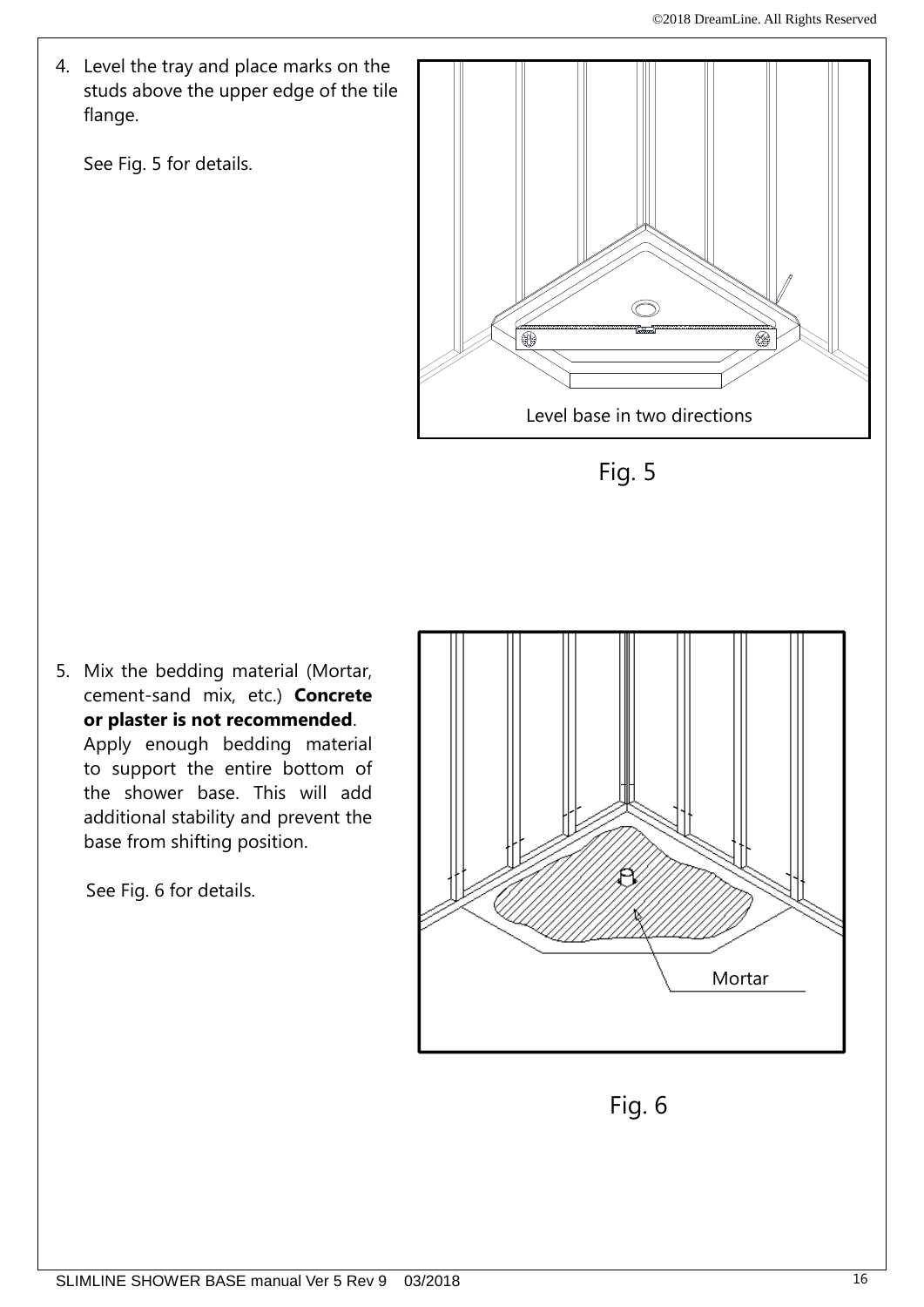6. After the bedding material has been poured and *before* it sets, place the shower base into the position with the drain assembly sliding over the PVC waste pipe. It will be necessary to push the shower base until the top of the tile flange aligns with the marks drawn on the studs and the front edge is contacting the rough floor along the entire length of the shower base. Ensure that the base is level in all directions. You may need to use shims to hold the tray level until the bedding fully sets. Remove all excess mortar.



See Fig. 7 for details.

7. Allow the bedding material to completely harden before applying weight to the bottom of the shower base.

Install the cement board (or the wallboard) above the tile flanges and secure it to the studs. Put the tiles (or other finishing wall material) over the cement board leaving 1/8" gap between the bottom of the tile or wall kit and the shower base. Use caulk to fill the gap. See Fig. 8 and Fig. 9 for details.

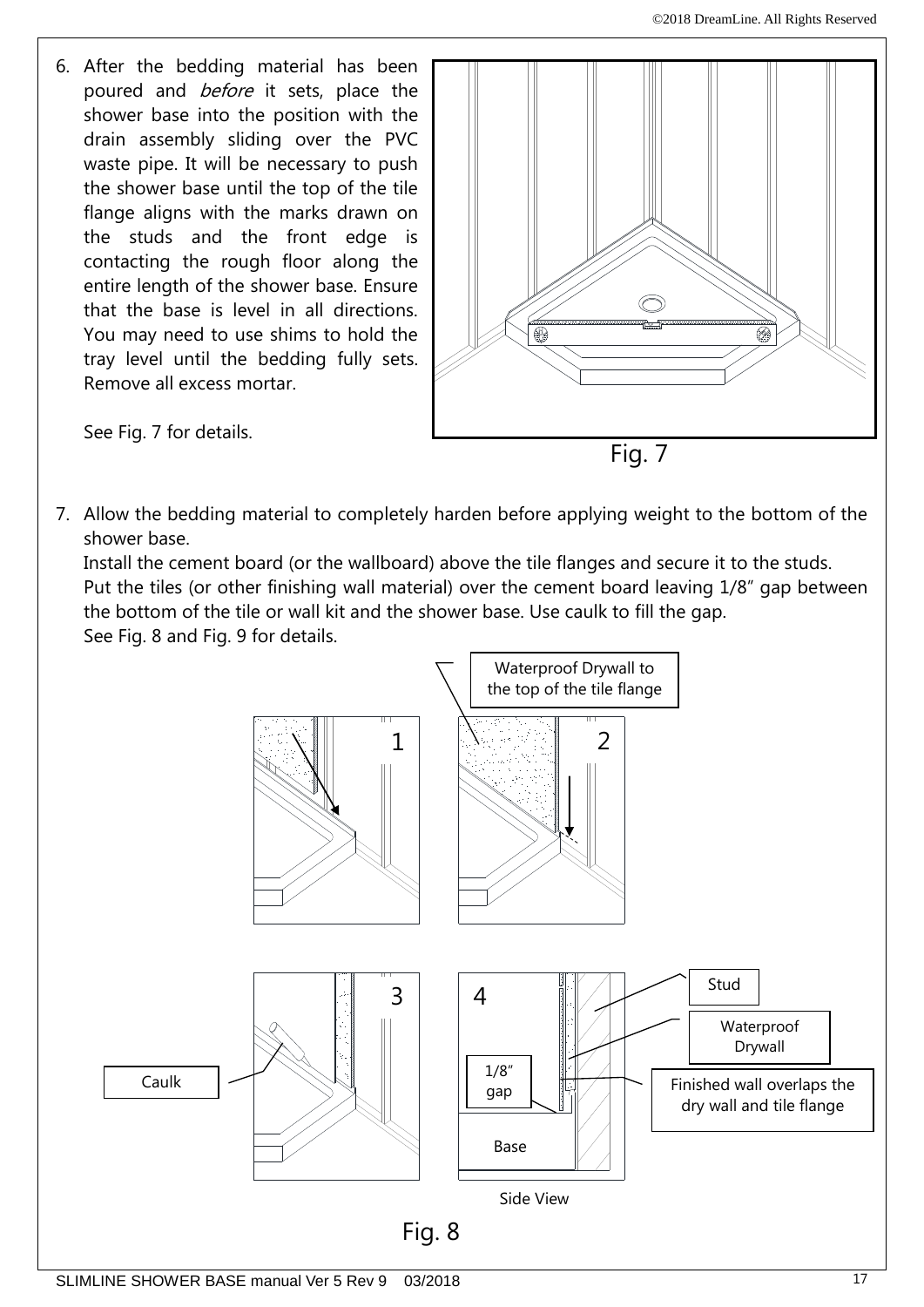

Fig. 9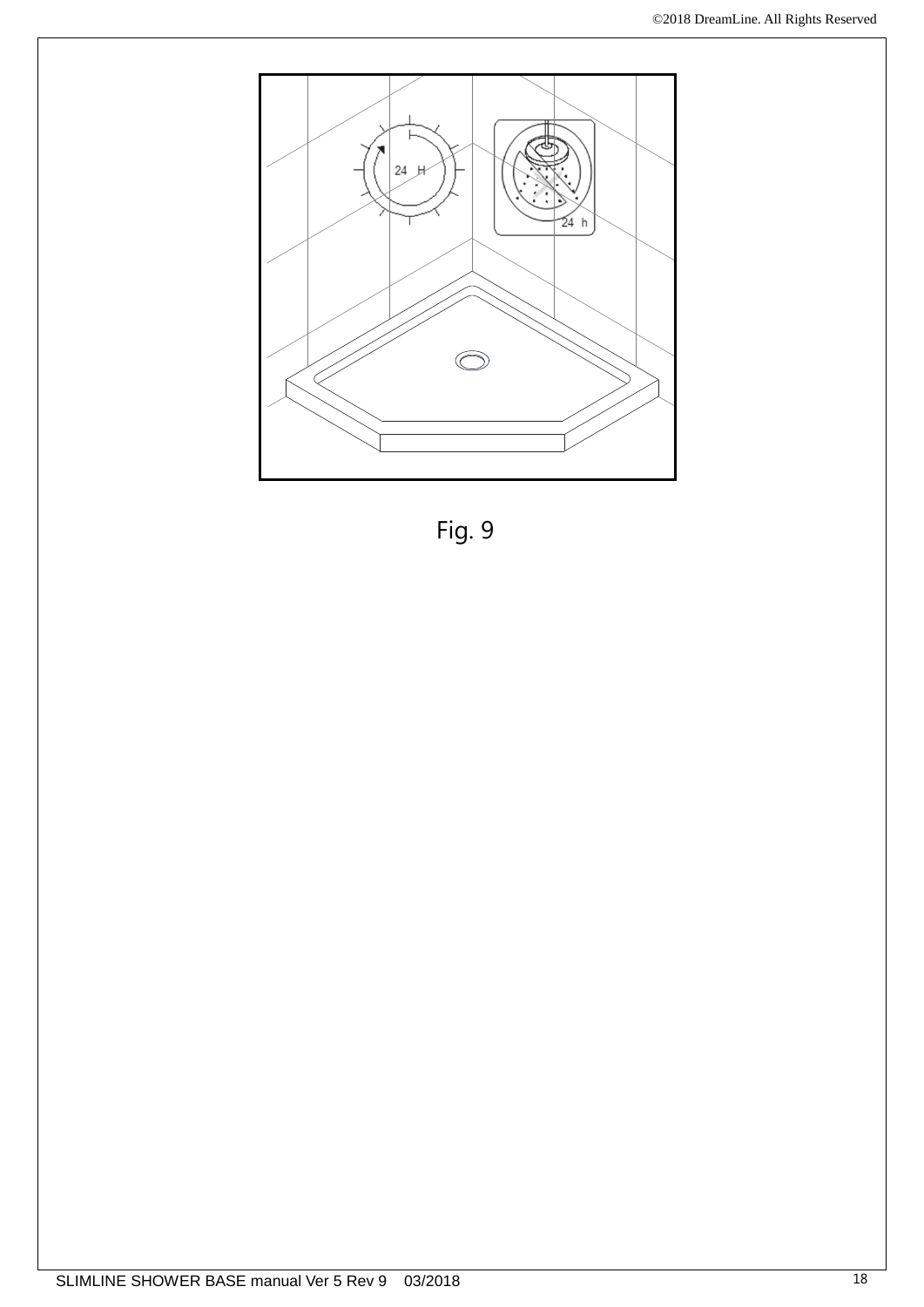# **Product Maintenance**

**BASES and BACKWALLS:** To ensure long lasting life for your acrylic base and/or back walls: wipe them off after each use with a soft cloth. To clean the acrylic base or back walls use non-abrasive sprays or cream based cleaners. Avoid the use of aerosol spray cleaners. Never use abrasive cleansers, metal brushes or scrapers that could scratch or dull the surface.

**GLASS:** To ensure long lasting life for your glass shower products: wipe them off after each use with a soft cloth. Rinse and wipe off the glass using either a soft cloth or a squeegee to prevent soap buildup and water spots (Hard water can etch the surface of the glass over time if left to dry). To prevent scratching the surface: never use abrasive cleaners or cleaning products that contain scouring agents. Never use bristle brushes or abrasive sponges that may scratch the surface.

**HARDWARE:** To ensure a long lasting finish: wipe off the metal parts after each use with a soft cloth. Do not use abrasive cleaners or cleaning products containing ammonia, bleach or acid. If accidentally used, rinse the surface as soon as possible to prevent damage to the finish (peeling or corrosion). After cleaning the polished finishes, rinse thoroughly and wipe dry with a soft cloth.

Clean stainless steel surfaces at least once a week. When applying stainless steel cleaner or polish to stainless steel hardware, work with (not across) the grain. Never use an abrasive sponge or cloth, steel wool or wired brush as these may permanently scratch the surfaces.

**NOTE: To maximize the life of your door, it is important to regularly inspect the glass and other hardware for misalignment, proper attachment, and/or damage. Contact DreamLine with any questions or concerns.**